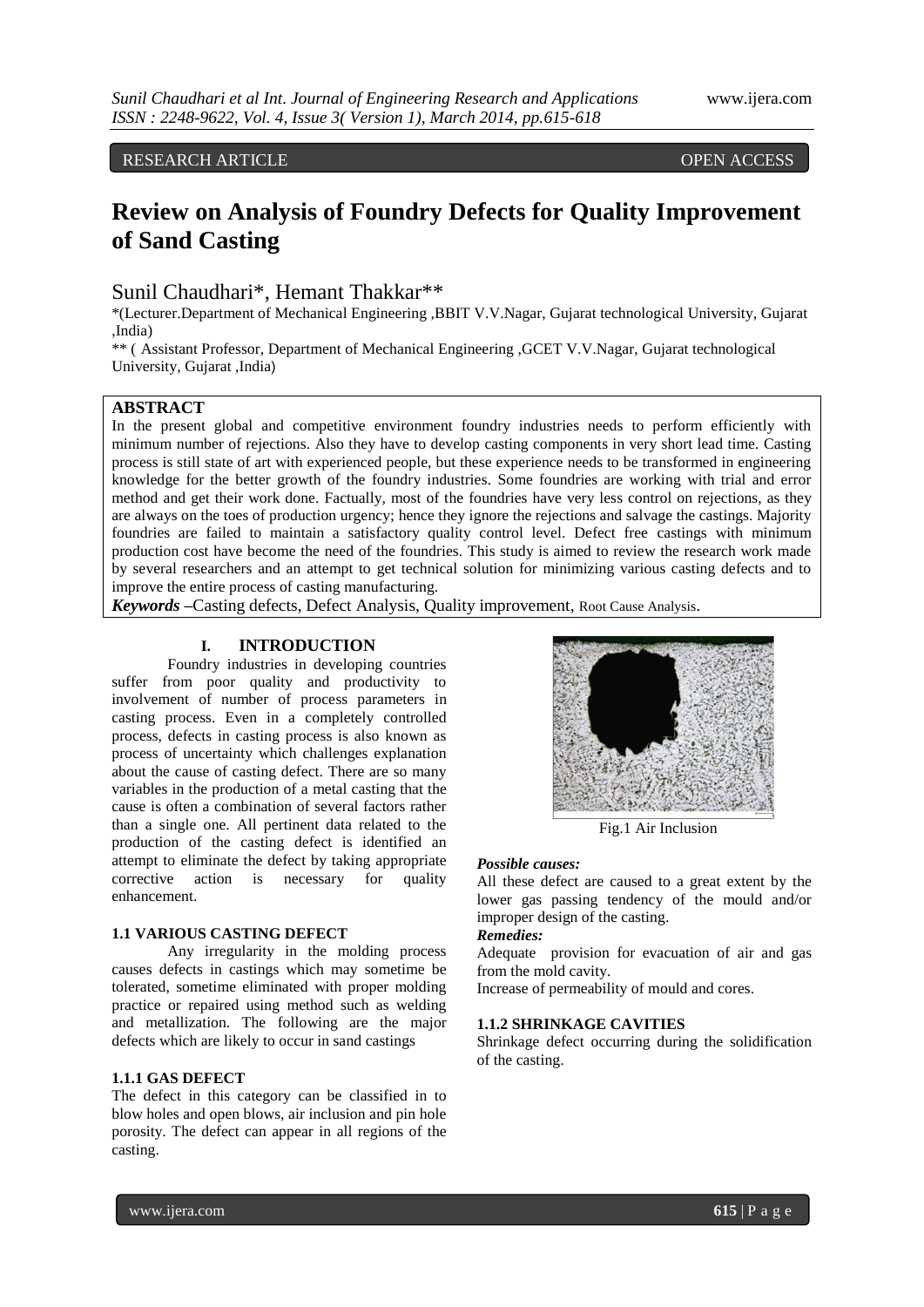*Sunil Chaudhari et al Int. Journal of Engineering Research and Applications* www.ijera.com *ISSN : 2248-9622, Vol. 4, Issue 3( Version 1), March 2014, pp.615-618*



Fig.2 Shrinkage Cavities

#### *Possible causes:*

Proper casting design.

Volumetric contraction both in liquid and solid state. Poor casting design. Low strength at high temperature. *Remedies:* Proper feeding of liquid metal is required .

#### **1.1.3 MOULDING MATERIAL DEFECTS**

Under this category the defects which are caused because of the characteristics of the molding materials. The defect that can be put in this category are cuts and washes, metal penetration, fusion, run out, buckles, swell and drop.



Fig.3 Moulding cavities

#### *Possible causes:*

Erosion of molding sand by the flowing molten metal

. Molding sand not having enough strength.

Higher pouring temperatures.

Faulty mould making procedure .

### *Remedies:*

Proper choice of molding sand and using appropriate molding method.

Choosing an appropriate type and amount of betonies.

#### **1.1.4 POURING METAL DEFECT**

In this category defects are miss run ,cold shuts and slug inclusions.



Fig.4 Mis run

#### *Possible causes*:

The metal is unable to fill the mould cavity completely.

Premature interruption of pouring due to workman's error

#### *Remedies:*

Have sufficient metal in the ladle to fill the mould Proper gating system

proper use of pouring crew and supervise pouring practice.

### **1.1.5 METALLURGICAL DEFECT**

The defects that can be grouped under this category are hot ears and hot spots.



Fig.5 hot tears

#### *Possible causes***:**

Poor casting design Damage to the casting while hot due to rough

handling or excessive temperature at shakeout

## Chilling of the casting

*Remedies*:

Improvement in casting design Proper metallurgical control and chilling practices

### **II. REVIEW OF CASTING DEFECTS**

K. Siekanski etal [1] have utilized various quality control tool for the analysis of casting defects to improve the quality of casting product. Ishikawa diagram and Pareto chart are used for data analysis. Analysis of various defects and their causes for accordance can be satisfied one with the help of Ishikawa diagram. Ishikawa diagram help us for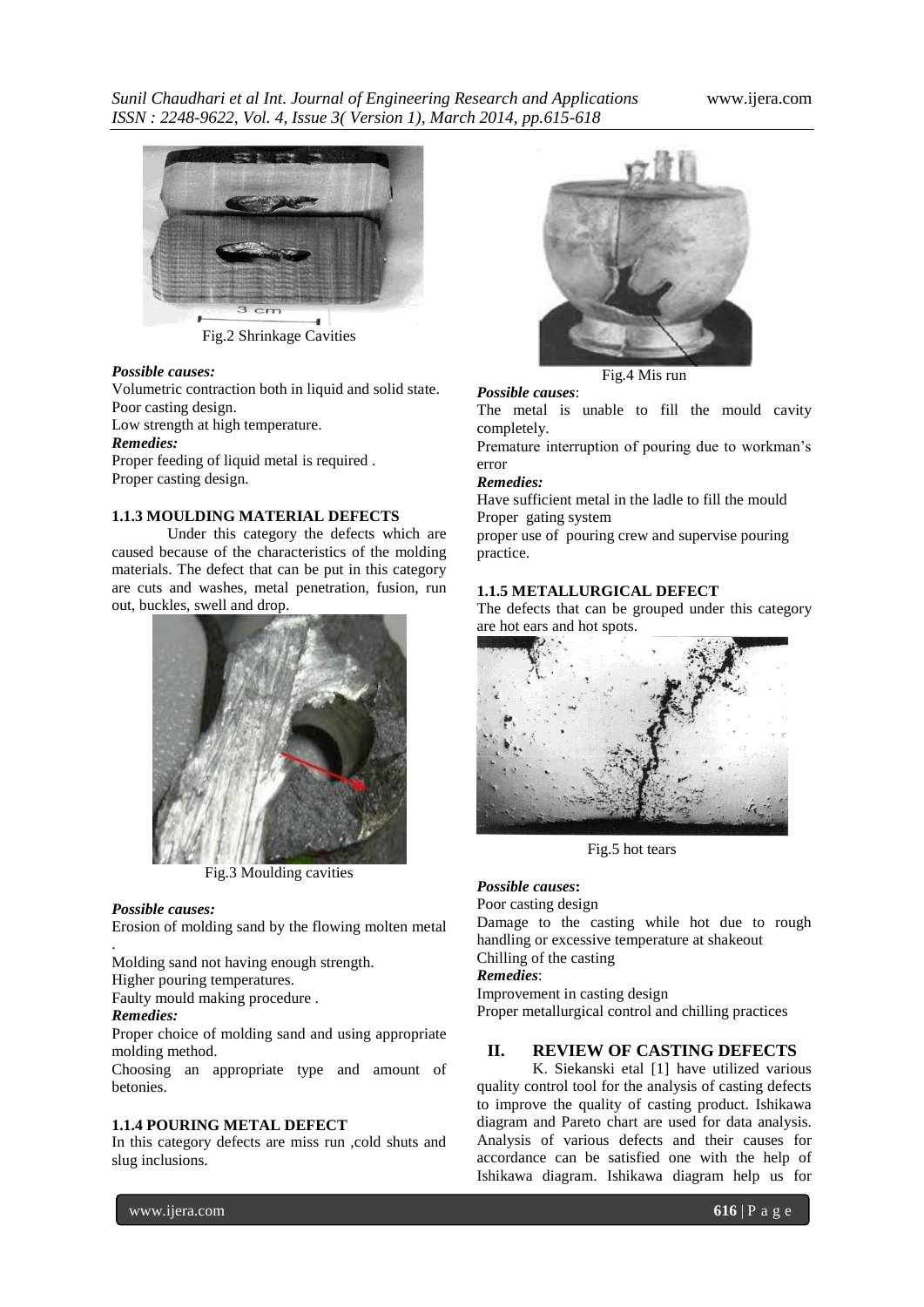analyzing failure analysis up to five different reasons. Pareto diagram shows separation of main nonconformance's casting defect like displacement, miss run, shaggy in homogeny, shrinkage depression, hot crack etc. On the base of this diagram it was concluded that the quantity of non-conformances in production process is influenced mainly by behaviour of employees connected with negligence, and noncompliance of technological process recommendations of procedures.

Uaday dabara etal. [2] have used two techniques are used for the analysis of the casting defects. In this study they have used a Design of Experiment (Taguchi method) for analysis of sand and mould related defects like as sand drop, bad mould, blow holes, cuts and washes, etc. and another method is computer aided casting simulation technique stem, which is used for meth ding, filling and solidification related defects such as shrinkage porosity, hot tears, etc. The

Authors have concluded that the optimized levels of selected process parameters obtained by Taguchi method are: moisture content (A): 4.7 %, green compression strength (B):  $1400 \text{ gm/cm}^2$ , permeability number (C): 140 and mould hardness number (D):85. With Taguchi optimization method the percentage rejection of castings due to sand related defects is reduced from 10 % to 3.59 %.

L.A. Dobrzański etal. [3] used the methodology of the automatic supervision for control of the technological process of manufacturing the elements from aluminium alloys. The methodology of the automatic quality assessment of these elements basing on analysis of images obtained with the X-ray defect detection, employing the artificial intelligence tools. The methodology is making it possible to determine the types and classes of defects developed during casting the elements from aluminium alloys, making use photos obtained with the flaw detection method with the X-ray radiation and also prepare the neural network data in the appropriate way, including their standardization, carrying out the proper image analysis and correct selection and calculation of the geometrical coefficients of flaws in the X-ray images. The correctly specified number of products enables such technological process control that the number of castings defects can be reduced by means of the proper correction of the process. Controlling the technological process on the basis of the computer generated information focused on the product quality, can enable the optimisation of this process and so the reduction of defective castings and in the result the reduction of expenses and environmental pollution.

Dr. D.N. Shivappa, and Mr Rohit, [4] found the four prominent defects in casting rejections. They are Sand drop, Blow hole, Mismatch, and Oversize in TSB Castings. The causes of the defects were due to improper cleaning of mould in the areas around chills

and mould interface, sleeve, and breaker core, to connect flow off in the gating design., to lack of locators and improper setting of cores and due to mould lift and mould bulging. The remedial measures were identified to overcome the above defects and which are like proper cleaning of the mould before closing, ensure that sand do not enter into the sleeve, replace no-bake core with shell core, provide pads at bottom face, and modified the loose piece design to avoid core crushing. To be directly connected on top surface of long member, provided six locators for proper setting of cores - three are of metallic and three are self locators, clamp the moulds properly to withstand the pouring pressure – clamp centre channel with C - Clamps during metal pouring. The authors have identified various causes of casting defects.

Achamyeleh A. Kassie, Samuel B. Assfaw,[5] have used statistical analysis method for optimizing process parameters of casting process. There were 9 experiments conducted using Taguchi's DOE by changing the selected variables and different results were derived, from very bad to good, were shown up. Four process parameters were studied like sand – binder ratio, mould permeability, pouring temperature and de-oxidant amount in three levels. Factorial experiment was carried out. Finally it was concluded that the sand-binder ratio  $= 100:1$ , mould permeability =  $250-300$ , pouring temperature =  $1460-$ 1490, and de-oxidant amount  $= 0.2$  parameters are giving better and accurate castings.

Tapan Roy [6] studied the occurrence of different types of casting defects and its scientific analysis by computerised simulation techniques supported by industrial case studies. The main two categories of defects viz. solidification related defects like hot tear, shrinkage and porosity defects etc. and flow-related defects like sand burn in and rough surface/ metal penetration, air entrapment, cold shut etc. were discussed along with simulation results and practical case studies. The author has concluded that the defect analysis done by simulation helps to practical foundry men to take decision and corrective actions can be taken to eliminate these defects with lesser efforts.

Charnnarong Saikaew , Sermsak Wiengwiset [7] have studied to optimize the proportion of betonies and water added to a recycle sand mould for reducing iron casting waste using techniques like response surface methodology and mixture experimental design. The proposing of various components significantly influence the property's of moulding sand and quality surface of iron casting. The authors have concluded that the optimal proportion of the components was obtained at 93.3 mass % of one-time recycled moulding sand, 5 mass % of bentonite, and 1.7 mass % of water. This mixture yielded the optimal green compression strength of 53,090 N/m<sup>2</sup>,